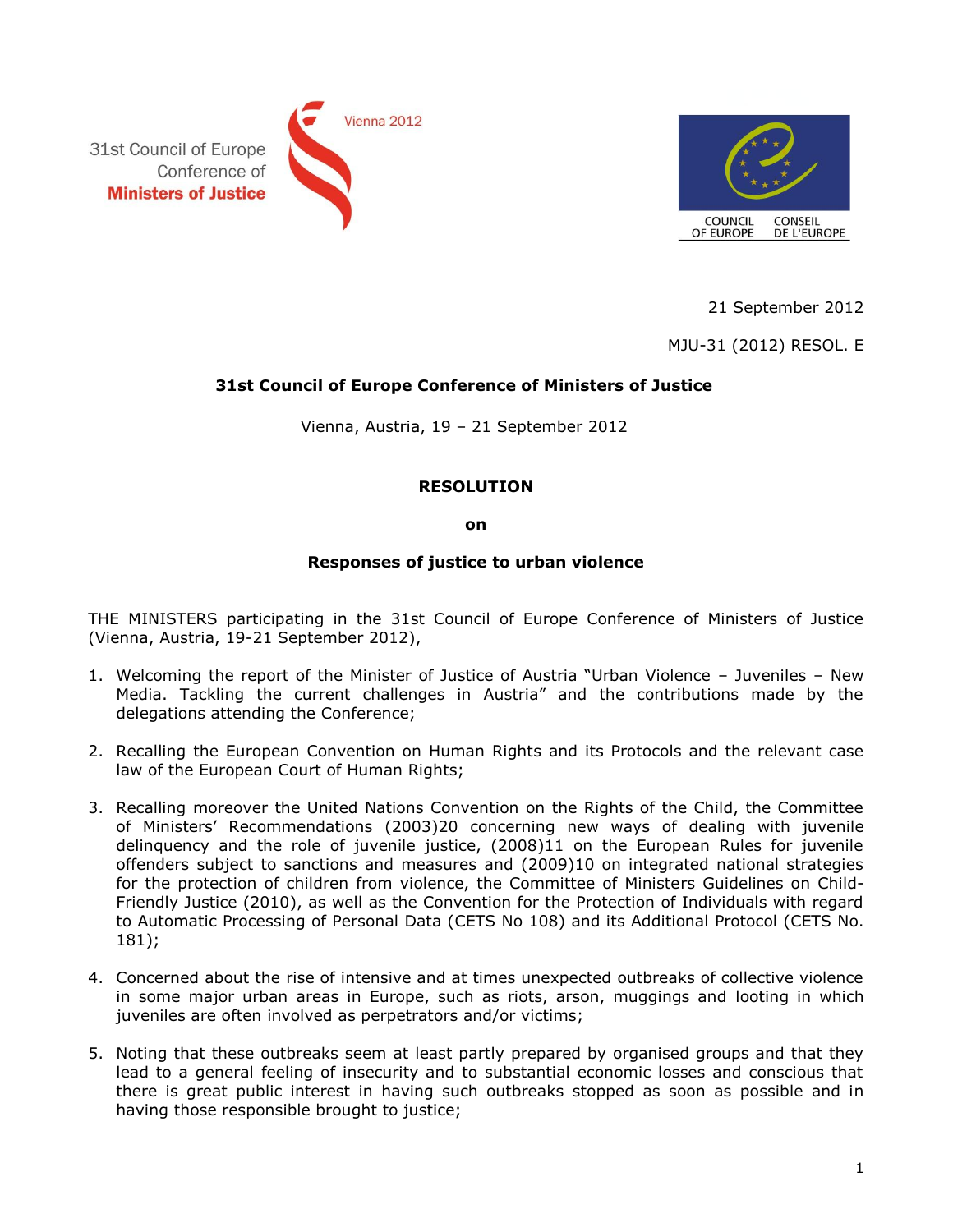- 6. Recognising that European societies are currently facing a deep economic and social crisis, which exacerbates unemployment and financial hardship and is conducive to the deterioration of living conditions and the social climate in certain urban areas;
- 7. Aware of the fact that these factors may contribute to increased social tension and to the feeling of social exclusion and neglect, especially among juveniles who are vulnerable when confronted with instigators who incite riots and other forms of urban violence, notably through Internet, social networks and other information and communication technologies;
- 8. Underlining that acts of urban violence may range from minor offences to very serious crimes and that therefore the response of the criminal justice system should take into consideration the specific circumstances of each individual case and should be based on the principle of proportionality;
- 9. Resolved to ensure the Human Rights of juvenile perpetrators and victims of urban violence as well as maintain public safety and prevent disorder and crime, as necessary in a democratic society;
- 10.Considering that in all actions concerning children, whether undertaken by public or private social welfare institutions, courts of law, administrative authorities or legislative bodies, the best interests of the child should be a primary consideration;
- 11.Considering that legal responses to criminal behaviour by juveniles should respect their rights and, where appropriate, take due account of their views, educational, development and other specific needs in accordance with their age and level of maturity;
- 12.Aware that deprivation of liberty often has harmful effects on the personal and social development of juveniles and should therefore be used only as a measure of last resort, for the shortest appropriate period of time;
- 13.Conscious of the fact that justice systems are designed primarily to deal with adults and therefore convinced that any measures should take a multi-disciplinary and a multi-agency approach in order to address effectively the variety of problems juveniles may face;
- 14. Mindful of the importance of promoting the involvement of the parents, family, carers and guardians concerned in prevention measures as well as during criminal proceedings and the execution of sanctions in order to help with the social integration of children and thus prevent their involvement in acts of urban violence;
- 15. Underlining the need to develop child-friendly justice and to divert, where possible, juveniles away from the formal criminal justice system and ordinary criminal proceedings to more adapted forms of response, such as mediation and restorative justice taking into consideration the interests of victims and their protection;
- 16.Aware of the rapid development and broad availability of Internet-based communication technologies such as social networks and instant messaging, and of the fact that persons participating in acts of urban violence often use modern telecommunication technologies in the preparation of and during such acts; but also noting the potential of new technologies as a tool for anticipating and preventing violence, gathering evidence and ensuring accountability of instigators and perpetrators of violence;
- 17. Determined to take the measures necessary in the context of urban violence to promote a rapid, appropriate and effective response of the justice system with regard to juvenile perpetrators and victims, to protect public order, avoid the feeling of insecurity in society and prevent the deterioration of social peace;